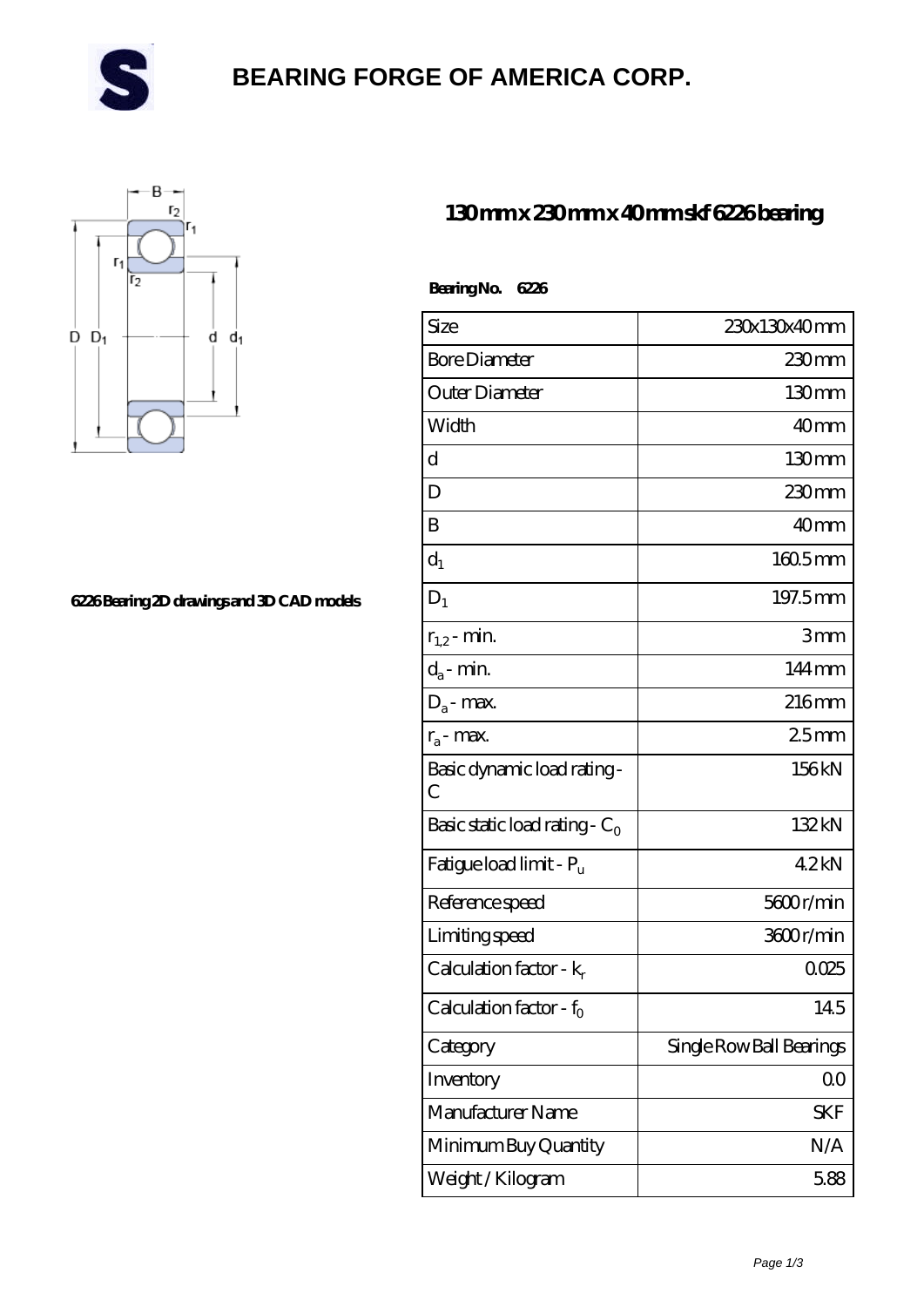

# **[BEARING FORGE OF AMERICA CORP.](https://danwei.tv)**

| Product Group                      | <b>BOO3O8</b>                                                                                                                                                                 |
|------------------------------------|-------------------------------------------------------------------------------------------------------------------------------------------------------------------------------|
| Enclosure                          | Open                                                                                                                                                                          |
| Precision Class                    | ABEC 1   ISO PO                                                                                                                                                               |
| Maximum Capacity / Filling<br>Slot | No                                                                                                                                                                            |
| Rolling Element                    | <b>Ball Bearing</b>                                                                                                                                                           |
| Snap Ring                          | No                                                                                                                                                                            |
| <b>Internal Special Features</b>   | No                                                                                                                                                                            |
| Cage Material                      | Steel                                                                                                                                                                         |
| Internal Clearance                 | CO-Medium                                                                                                                                                                     |
| Inch - Metric                      | Metric                                                                                                                                                                        |
| Long Description                   | 130MM Bore; 230MM<br>Outside Diameter; 40MM<br>Outer Race Diameter:<br>Open; Ball Bearing; ABEC 1<br>ISO PQ No Filling Slot; No<br>Snap Ring, No Internal<br>Special Features |
| Category                           | Single Row Ball Bearing                                                                                                                                                       |
| <b>UNSPSC</b>                      | 31171504                                                                                                                                                                      |
| Harmonized Tariff Code             | 8482105068                                                                                                                                                                    |
| Noun                               | Bearing                                                                                                                                                                       |
| Keyword String                     | Ball                                                                                                                                                                          |
| Manufacturer URL                   | http://www.skf.com                                                                                                                                                            |
| Manufacturer Item Number           | 6226                                                                                                                                                                          |
| Weight/LBS                         | 1295                                                                                                                                                                          |
| Bore                               | 5118Inch   130Millimeter                                                                                                                                                      |
| Outside Diameter                   | 9.055 Inch   230 Millimeter                                                                                                                                                   |
| Outer Race Width                   | 1.575 Inch   40 Millimeter                                                                                                                                                    |
| bore diameter:                     | 130 <sub>mm</sub>                                                                                                                                                             |
| static load capacity.              | 132kN                                                                                                                                                                         |
| outside diameter:                  | $230$ mm                                                                                                                                                                      |
| precision rating                   | ABEC 1 (ISO Class<br>Normal)                                                                                                                                                  |
|                                    |                                                                                                                                                                               |